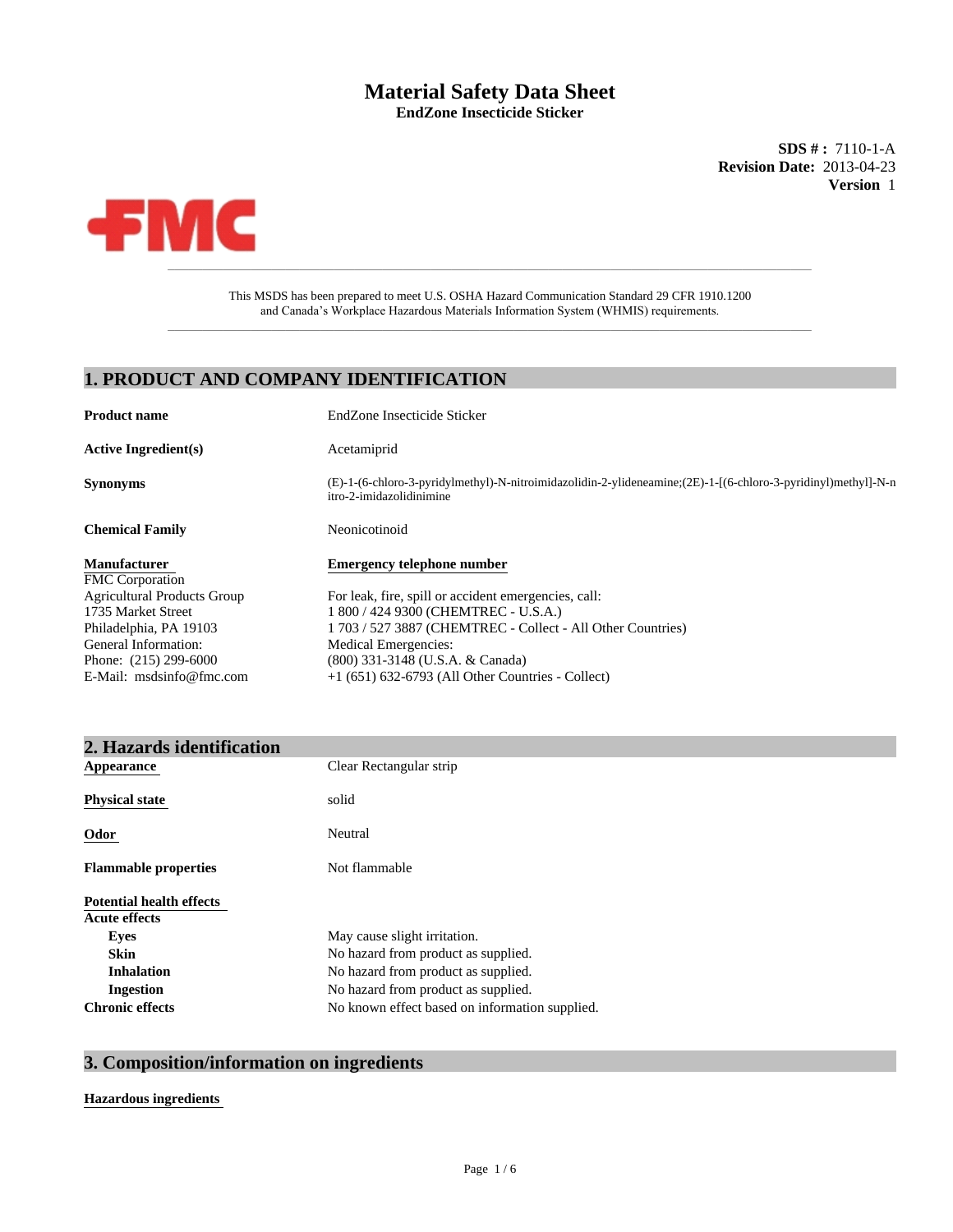|                          |                                     | $\cdot$ $\cdot$ $\cdot$ $\cdot$ $\cdot$ $\cdot$ |  |
|--------------------------|-------------------------------------|-------------------------------------------------|--|
| Chemical.<br><b>Name</b> | -170<br>۰.                          | Weight Y<br>-70                                 |  |
| tamıprıd<br>Ace          | $\sim$<br>≀4 L I<br>1-70-<br>$\sim$ | . .                                             |  |

## **4. First aid measures**

| Eye contact                                                                       | Hold eyes open and rinse slowly and gently with water for 15 to 20 minutes. Remove contact lenses,<br>if present, after the first 5 minutes, then continue rinsing eye. Call a poison control center or doctor<br>for further treatment advice.                               |  |  |
|-----------------------------------------------------------------------------------|-------------------------------------------------------------------------------------------------------------------------------------------------------------------------------------------------------------------------------------------------------------------------------|--|--|
| Skin contact                                                                      | Take off contaminated clothing. Rinse skin immediately with plenty of water for 15-20 minutes.<br>Call a poison control center or doctor for treatment advice.                                                                                                                |  |  |
| Inhalation                                                                        | Not applicable.                                                                                                                                                                                                                                                               |  |  |
| Ingestion                                                                         | Call a poison control center or doctor immediately for treatment advice. Have person sip a glass of<br>water if able to swallow. Do not induce vomiting unless told to do so by a poison control center or<br>doctor. Do not give anything by mouth to an unconscious person. |  |  |
| 5. Fire-fighting measures                                                         |                                                                                                                                                                                                                                                                               |  |  |
| <b>Flammable properties</b>                                                       | Not flammable                                                                                                                                                                                                                                                                 |  |  |
| <b>Sensitivity to Mechanical Impact</b><br><b>Sensitivity to Static Discharge</b> | not applicable<br>not applicable                                                                                                                                                                                                                                              |  |  |
| Suitable extinguishing media                                                      | Carbon dioxide $(CO_2)$ . Foam. Water spray. Dry powder.                                                                                                                                                                                                                      |  |  |
| <b>Protective equipment and precautions</b><br>for firefighters                   | Wear self-contained breathing apparatus and protective suit.                                                                                                                                                                                                                  |  |  |

#### **NFPA**

| $\mathbf{\Omega}$ |  |
|-------------------|--|
| $\mathbf{\Omega}$ |  |
| 0                 |  |
| -                 |  |
|                   |  |

## **6. Accidental release measures**

| <b>Personal precautions</b>      | Isolate and post spill area. Wear suitable protective clothing, gloves and eye/face protection. For<br>personal protection see section 8.                                                                                                                                                                                        |
|----------------------------------|----------------------------------------------------------------------------------------------------------------------------------------------------------------------------------------------------------------------------------------------------------------------------------------------------------------------------------|
| <b>Environmental precautions</b> | Keep people and animals away from and upwind of spill/leak. Keep material out of lakes, streams,<br>ponds, and sewer drains.                                                                                                                                                                                                     |
| Methods for cleaning up          | Sweep up and shovel into suitable containers for disposal. Clean and neutralize spill area, tools and<br>equipment by washing with bleach water and soap. Absorb rinsate and add to the collected waste.<br>Waste must be classified and labeled prior to recycling or disposal. Dispose of waste as indicated in<br>Section 13. |
| Other                            | For further clean-up instructions call FMC Emergency Hotline number listed in Section 1 "Product"<br>and Company Identification" above.                                                                                                                                                                                          |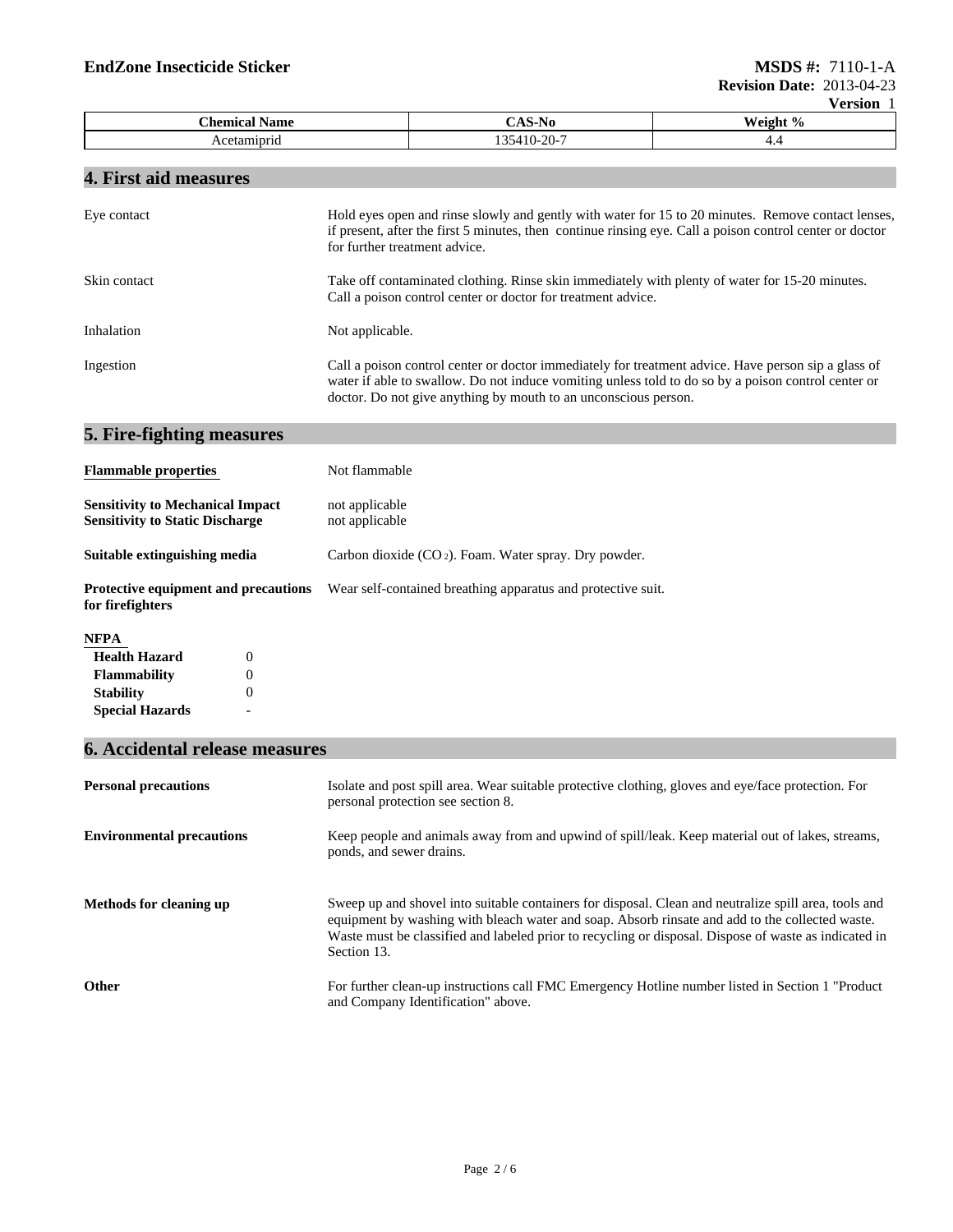#### **7. Handling and storage**

| <b>Handling</b> | Do not contaminate other pesticides, fertilizers, water, food or feed by storage or disposal.                                                                                                    |
|-----------------|--------------------------------------------------------------------------------------------------------------------------------------------------------------------------------------------------|
| <b>Storage</b>  | Keep in a dry, cool and well-ventilated place. Keep away from open flames, hot surfaces and sources<br>of ignition. Keep out of reach of children and animals. Store in original container only. |

## **8. Exposure controls/personal protection Personal Protective Equipment Occupational exposure controls General Information** These recommendations apply to the product as supplied. **Exposure guidelines Respiratory protection** No special protective equipment required. This product does not contain any hazardous materials with occupational exposure limits established by the region specific regulatory bodies. **Engineering measures** Apply technical measures to comply with the occupational exposure limits. When working in confined spaces (tanks, containers, etc.), ensure that there is a supply of air suitable for breathing and wear the recommended equipment.

| <b>Eye/face protection</b> | No special protective equipment required. |
|----------------------------|-------------------------------------------|
|                            |                                           |

- **Skin and body protection** No special protective equipment required.
- **Hand protection** No special precautions required.

**Hygiene measures** Clean water should be available for washing in case of eye or skin contamination. Wash skin prior to eating, drinking, chewing gum or using tobacco. Shower or bathe at the end of working. Remove and wash contaminated clothing before re-use. Launder work clothing separately from regular household laundry.

#### **9. Physical and chemical properties**

#### **9.1 Information on basic physical and chemical properties**

| Appearance                    | Clear Rectangular strip   |
|-------------------------------|---------------------------|
| Color                         | Clear                     |
| <b>Physical state</b>         | solid                     |
| Odor                          | Neutral                   |
| рH                            | No information available. |
| <b>Melting Point/Range</b>    | No information available. |
| <b>Freezing point</b>         | No information available. |
| <b>Flash Point</b>            | not applicable            |
| <b>Evaporation rate</b>       | not applicable            |
| <b>Flammable properties</b>   | Not flammable             |
| Vapor pressure                | No information available. |
| Vapor density                 | No information available. |
| <b>Water solubility</b>       | No information available  |
| <b>Percent volatile</b>       | No information available. |
| <b>Partition coefficient:</b> | not applicable            |
| <b>Viscosity</b>              | No information available. |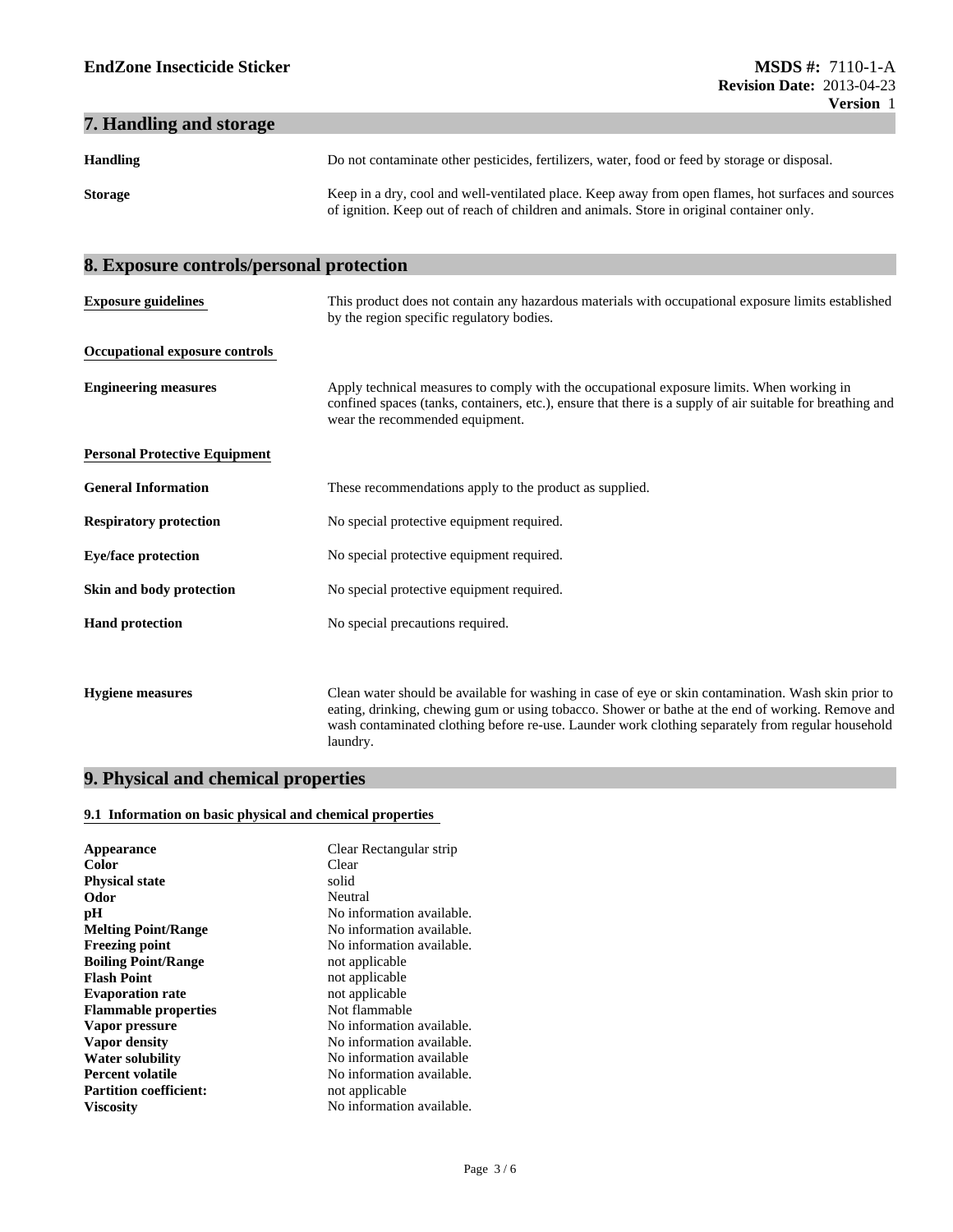#### **9.2 Other information**

| 10. Stability and reactivity            |                                          |  |
|-----------------------------------------|------------------------------------------|--|
| <b>Stability</b>                        | Stable.                                  |  |
| <b>Conditions to avoid</b>              | Excessive heat.                          |  |
| <b>Hazardous decomposition products</b> | None known.                              |  |
| <b>Hazardous polymerization</b>         | Hazardous polymerization does not occur. |  |
|                                         |                                          |  |

## **11. Toxicological information**

| <b>LD50 Dermal</b><br>LD50 Oral               | Acetamiprid: $> 2000$ mg/kg (rat)<br>Acetamiprid: 146 -217 mg/kg (rat) |  |  |
|-----------------------------------------------|------------------------------------------------------------------------|--|--|
| <b>Chronic Toxicity - Other Ingredient(s)</b> |                                                                        |  |  |
| <b>Chronic Toxicity</b>                       | No known effect based on information supplied.                         |  |  |
| Carcinogenicity                               | Not carcinogenic                                                       |  |  |
| <b>Mutagenicity</b>                           | Not mutagenic                                                          |  |  |
| <b>Reproductive toxicity</b>                  | No toxicity to reproduction                                            |  |  |
| <b>Developmental Toxicity</b>                 | Not teratogenic in animal studies                                      |  |  |

## **12. Ecological information**

#### **Ecotoxicity**

#### Acetamiprid (135410-20-7)

| Active Ingredient(s) | Duration  | <b>Species</b> | Value | Units:      |
|----------------------|-----------|----------------|-------|-------------|
| Acetamiprid          | 72 h EC50 | Algae          | >98.3 | mg/L        |
|                      | 24 h EC50 | Daphnia        | >200  | mg/L        |
|                      | 48 h LC50 | Fish           | >100  | mg/L        |
|                      | LD50      | Bee            | 1.1   | $\mu$ g/bee |
|                      | LD50      | Bobwhite quail | >180  | mg/kg       |
|                      |           |                |       |             |

#### **Environmental Fate**

| Acetamiprid (135410-20-7) |                               |                               |
|---------------------------|-------------------------------|-------------------------------|
| Active Ingredient(s)      | Type of Test                  | <b>Result</b>                 |
| Acetamiprid               | Bioconcentration factor (BCF) | Low bioaccumulation potential |
|                           |                               |                               |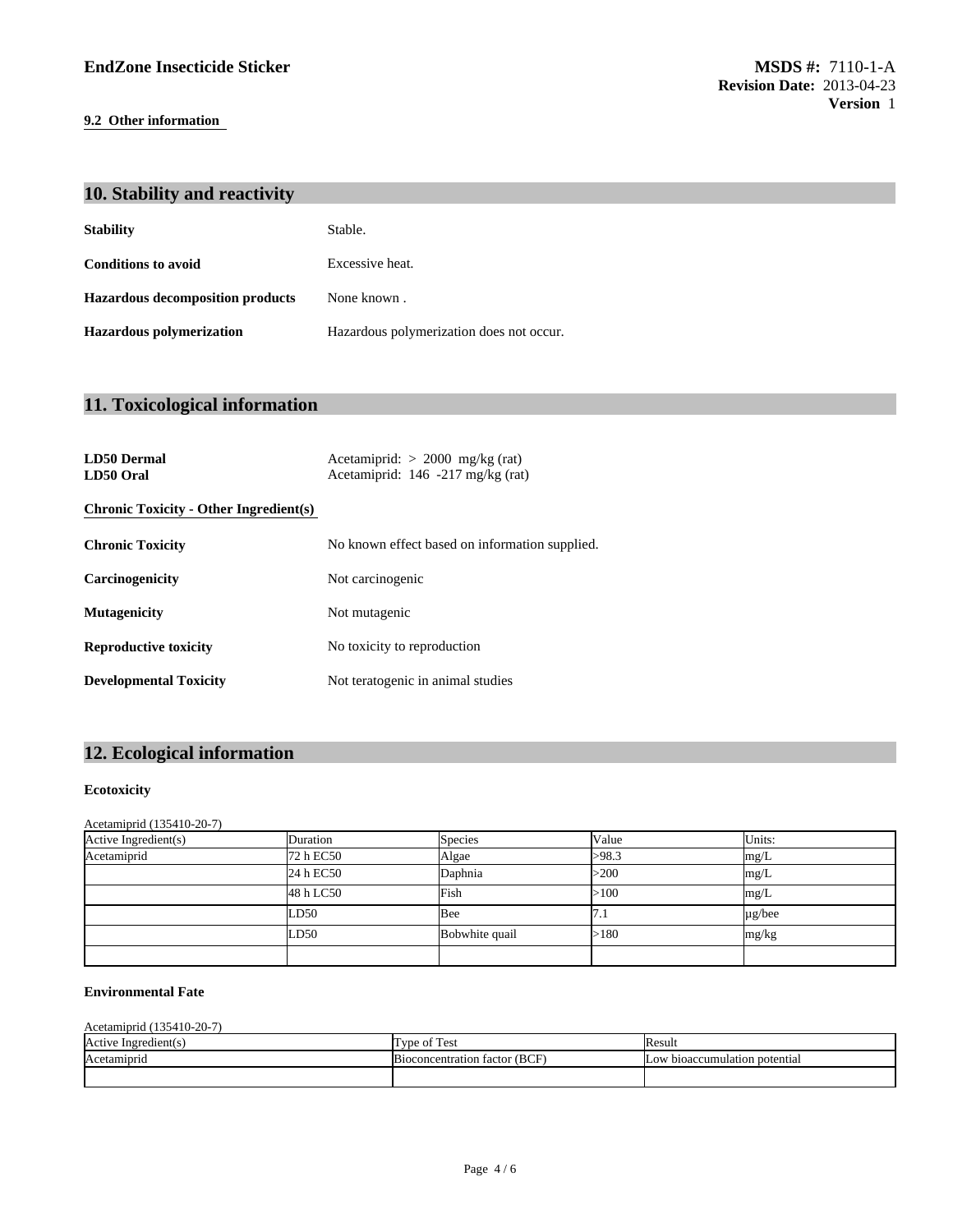#### **13. Disposal considerations**

| Waste disposal methods        | Improper disposal of excess pesticide, spray mixture, or rinsate is prohibited. If these wastes cannot<br>be disposed of by use according to label instructions, contact appropriate disposal authorities for<br>guidance. |
|-------------------------------|----------------------------------------------------------------------------------------------------------------------------------------------------------------------------------------------------------------------------|
| <b>Contaminated packaging</b> | Containers must be disposed of in accordance with local, state and federal regulations. Refer to the<br>product label for container disposal instructions.                                                                 |
| 14. Transport information     |                                                                                                                                                                                                                            |
| <b>DOT</b>                    | not regulated                                                                                                                                                                                                              |
| <b>Packaging Type</b>         | Bulk, Non-Bulk                                                                                                                                                                                                             |
| <b>TDG</b>                    | not regulated                                                                                                                                                                                                              |
| <b>ICAO/IATA</b>              | not regulated                                                                                                                                                                                                              |
| <b>IMDG/IMO</b>               | not regulated                                                                                                                                                                                                              |

#### **15. Regulatory information**

#### **U.S. Federal Regulations**

#### **SARA 313**

Section 313 of Title III of the Superfund Amendments and Reauthorization Act of 1986 (SARA). This product does not contain any chemicals which are subject to the reporting requirements of the Act and Title 40 of the Code of Federal Regulations, Part 372.

| <b>SARA 311/312 Hazard Categories</b>    |    |  |
|------------------------------------------|----|--|
| <b>Acute Health Hazard</b>               | no |  |
| <b>Chronic Health Hazard</b>             | no |  |
| <b>Fire Hazard</b>                       | no |  |
| <b>Sudden Release of Pressure Hazard</b> | no |  |
| <b>Reactive Hazard</b>                   | no |  |

#### **CERCLA**

This material, as supplied, does not contain any substances regulated as hazardous substances under the Comprehensive Environmental Response Compensation and Liability Act (CERCLA) (40 CFR 302) or the Superfund Amendments and Reauthorization Act (SARA) (40 CFR 355). There may be specific reporting requirements at the local, regional, or state level pertaining to releases of this material.

#### **International Regulations**

**Mexico - Grade** Minimum risk, Grade 0

**Canada** 

**This product has been classified in accordance with the hazard criteria of the Controlled Products Regulations (CPR) and the MSDS contains all the information required by the CPR. WHMIS Hazard Class** Non-controlled